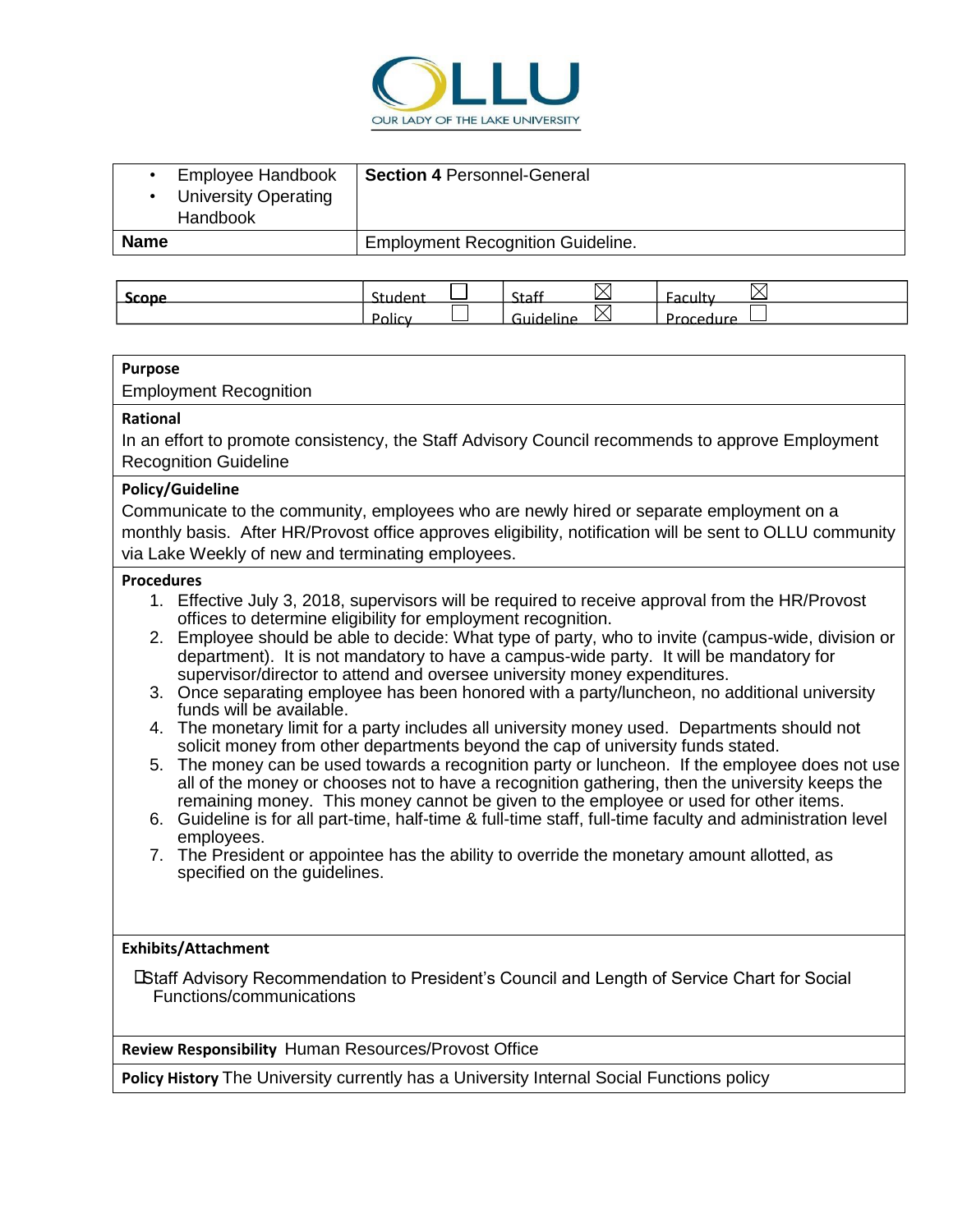

# **Guidelines**

# *Retirement or Leaving Employment Recognition Policy*  **All Level Employees - Part-time, Half-Time, Full-Time (no Adjunct or student employees)**

| <b>Length of Service</b>       | <b>Human Resources/</b><br>Provost will announce in<br>Lake Weekly:<br>1)<br><b>New Employees</b><br>2)<br><b>Employees</b><br>retiring/leaving OLLU | <b>Email from:</b><br>1)<br>Director/Supervisor President<br>to Dept./Division<br>or<br>2)<br><b>VP to division</b> | sends an<br><b>Appreciation</b><br>Letter | <b>Recognition</b><br>Party/<br><b>Luncheon paid</b><br>by university | <b>Maximum</b><br><b>Monetary</b><br><b>Limit for</b><br><b>Party</b> | Gift<br>examples                                   |
|--------------------------------|------------------------------------------------------------------------------------------------------------------------------------------------------|---------------------------------------------------------------------------------------------------------------------|-------------------------------------------|-----------------------------------------------------------------------|-----------------------------------------------------------------------|----------------------------------------------------|
|                                |                                                                                                                                                      |                                                                                                                     |                                           |                                                                       |                                                                       |                                                    |
| 0 - 90 days                    | <b>NO</b>                                                                                                                                            | <b>NO</b>                                                                                                           | <b>NO</b>                                 | <b>NO</b>                                                             | <b>NO</b>                                                             | <b>NO</b>                                          |
|                                |                                                                                                                                                      |                                                                                                                     |                                           |                                                                       |                                                                       |                                                    |
| 91 days - 2 years              | <b>YES</b>                                                                                                                                           | <b>YES</b>                                                                                                          | <b>NO</b>                                 | <b>NO</b>                                                             | <b>NO</b>                                                             | <b>NO</b>                                          |
| 2 years, $1$ day $-4$<br>years | <b>YES</b>                                                                                                                                           | <b>YES</b>                                                                                                          | <b>NO</b>                                 | <b>YES</b>                                                            | \$50                                                                  | <b>NO</b>                                          |
| 4 years, $1$ day $-5$<br>years | <b>YES</b>                                                                                                                                           | <b>YES</b>                                                                                                          | <b>NO</b>                                 | YES                                                                   | \$100                                                                 | NO.                                                |
| 5 years, 1 day -10<br>years    | <b>YES</b>                                                                                                                                           | <b>YES</b>                                                                                                          | <b>YES</b>                                | YES                                                                   | \$300                                                                 | <b>NO</b>                                          |
| 10 years, 1 day - 15<br>years  | YES                                                                                                                                                  | <b>YES</b>                                                                                                          | <b>YES</b>                                | YES                                                                   | \$400                                                                 | \$100-Charm,<br>Crystal bowl                       |
| 15 years, 1 day - 20<br>years  | YES                                                                                                                                                  | <b>YES</b>                                                                                                          | <b>YES</b>                                | YES                                                                   | \$600                                                                 | \$200/Camera<br>Fitbit,<br>Treadmill               |
| 20 years, $1$ day +            | <b>YES</b>                                                                                                                                           | <b>YES</b>                                                                                                          | <b>YES</b>                                | <b>YES</b>                                                            | \$800                                                                 | \$350/Smart<br>watch, , IPAD<br>or other<br>tablet |